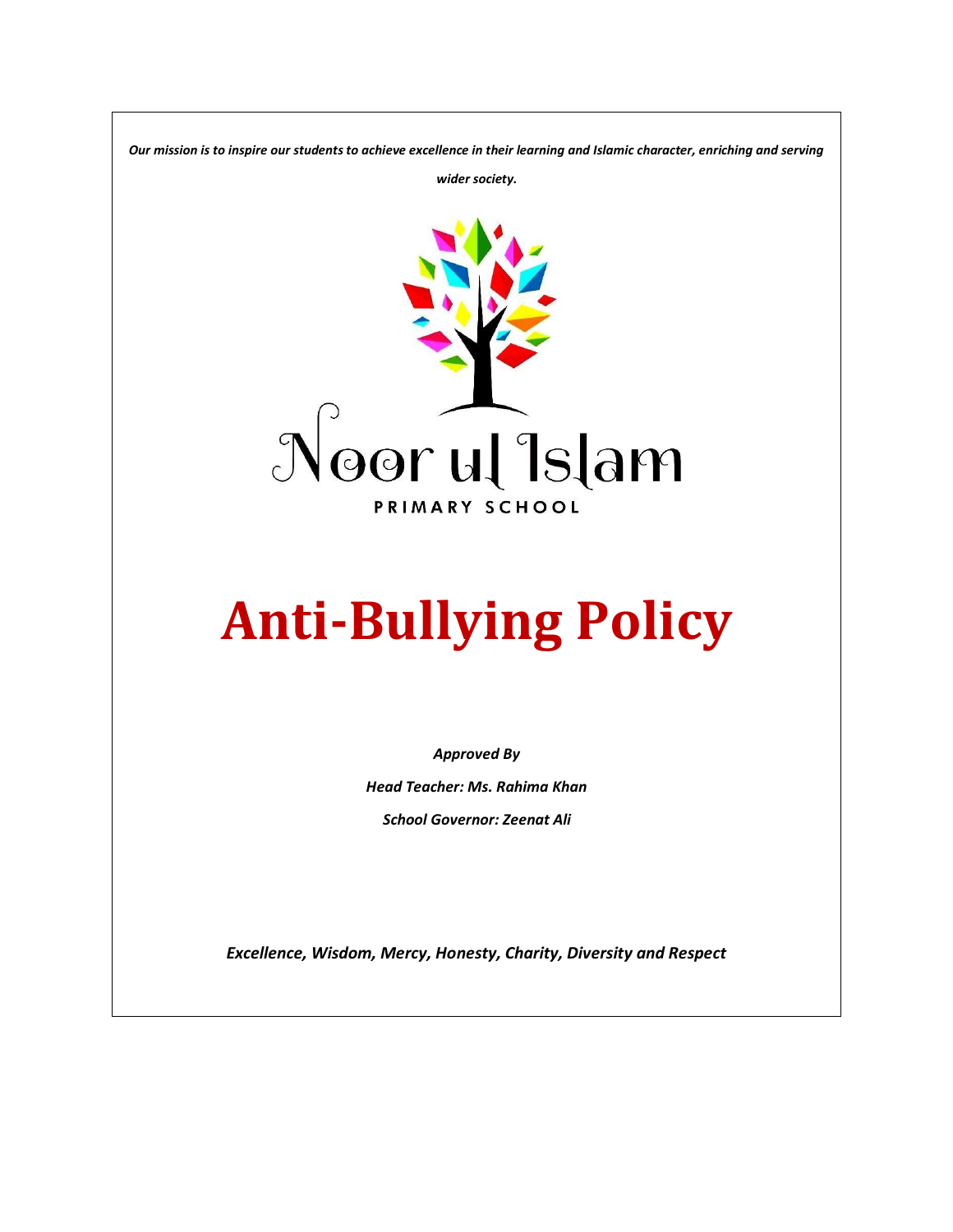# **Anti-Bullying Policy**

# **Introduction**

Noor Ul Islam Primary School adopts the bullying definition from the Anti-Bullying Alliance, who base the definition on four key criteria.

"The repetitive, intentional hurting of one person or group by another person or group, where the relationship involves an imbalance of power. Bullying can be physical, verbal or psychological. It can happen face-to-face or through cyberspace."

This policy also references "No place for bullying: How schools create a positive culture and prevent and tackle bullying" (June 2012), "Preventing and tackling bullying" (July 2017) as well as "Keeping Children Safe in Education" (September 2021).

- $\triangleright$  Bullying is wrong and damaging. It causes much suffering and can have long term negative effects on its victims. It takes many forms: verbal, physical, and emotional and 'cyber'. It is the antitheses of the teachings of the Prophet Mohammed (peace & blessings be upon him). His character which is the example Muslims aspire to emphasise care and consideration for all. Talking ill of someone in their absence is considered blameworthy let alone direct emotional or physical forms. Therefore, our policy is couched in an environment that aspires to teach students to be of outstanding character whilst realising that people can fall into negative behaviour from time to time.
- $\triangleright$  The school is aware that often a bully is or has been the victim of bullying him/herself. We realise that a bully may have unresolved emotional issues that need to be addressed as the root causes of the unacceptable behaviour. This includes the possibility that this could be due to issues emanating from the home. Therefore, to allow or condone bullying may lead to consideration under child protection procedures. We realise that a bully is another child that needs our guidance, support and direction as much as the victim of the bullying.

Our approach to the prevention and management of bullying is set out in this policy. The school recognises that bullying normally takes three forms:

- $\triangleright$  Physical hitting, kicking, pinching, punching, scratching, spitting or any other form of physical attack. Damage to or taking someone else's belongings may also constitute physical bullying.
- $\triangleright$  Verbal offensive name calling, insults, racist remarks, sexist or homophobic jokes, teasing, threats, using sexually suggestive or abusive language.
- ➢ Indirect (Social and Cyber) spreading nasty stories/rumours about someone, intimidation, exclusion from social groups.

The school also recognises that bullying can be of specific type and based on prejudice and difference. Many children are bullied because they are seen to be 'different'. This is usually referred to as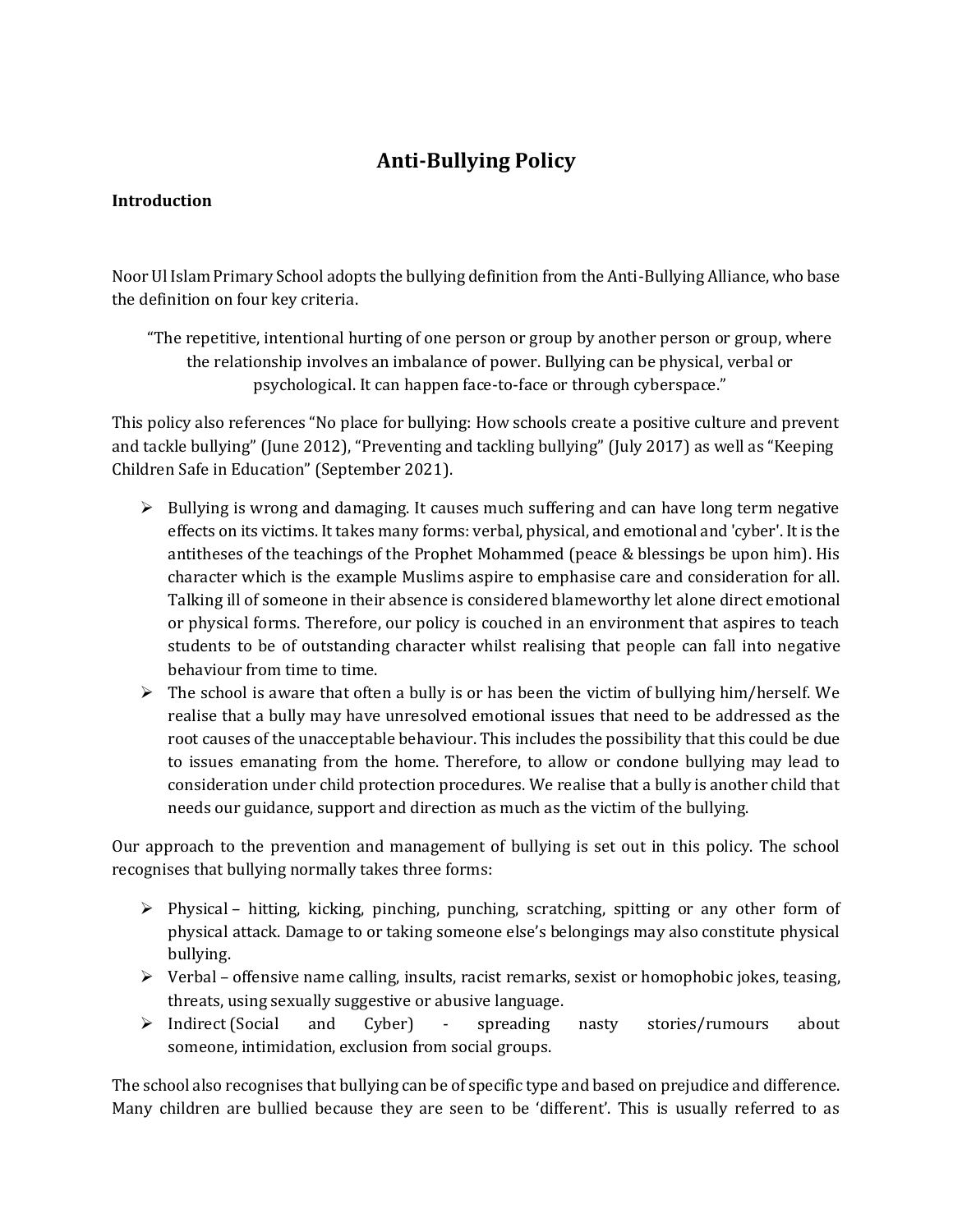prejudice-driven bullying. It may be that your child is seen as different because of their race, religion or culture, because of their sexuality, because of their gender, or because of any special educational needs or disabilities they may have.

#### **Bullying based on gender and sexual orientation:**

- $\triangleright$  This is directed towards young people who are openly gay, bisexual, are perceived as gay, or show characteristics often associated with the opposite gender. When heterosexual young people are subjected to homophobic bullying, they can be less reluctant to report it, as this may reinforce the stereotypical way that they are already viewed by others. The bullying is often verbal, but can also be physical, and in serious cases constitutes assault, leading to investigation by the police. Harassment of a homophobic nature tends to be carried out by groups of people, and occurs often, even daily. Name calling, such as calling someone/something 'gay', begins in the primary school, although homophobic bullying overall is more common in adolescence.
- ➢ Noor Ul Islam Primary school reinforces the need for children to show respect to all regardless. As a primary school, the likelihood of having a child who is homosexual is unlikely nevertheless an emphasis on children respecting different choices precludes our children falling into such behaviour.

# **Bullying based on race, religion and culture:**

 $\triangleright$  Racist violence, harassment and abuse are closely related to, and sometimes difficult to distinguish from bullying. Racist bullying can range from ill-considered remarks, which are not intended to be hurtful, to deliberate physical attacks causing serious injury. Racist bullying can be identified by the motivation of the bully, the language used, and by the fact that victims are singled out because of the colour of their skin, the way they talk, their ethnic grouping or by their religious or cultural practices.

#### **Bullying based on disability:**

 $\triangleright$  We know that children are more likely to be bullied when they are vulnerable. [Mencap](http://www.mencap.org.uk/keepsafe) research (taken from

[http://www.safenetwork.org.uk/help\\_and\\_advice/Pages/How\\_bullying\\_happens.aspx\)](http://www.safenetwork.org.uk/help_and_advice/Pages/How_bullying_happens.aspx) shows children with disabilities/special needs are three times more likely than their peers to be bullied. People's assumptions and prejudices about disability can make disabled children more vulnerable to bullying for a number of reasons, such as:

- ❖ Negative attitudes towards disability.
- ❖ A lack of understanding of different disabilities and conditions.
- ❖ Being seen as "different".
- ❖ Not recognising that they are being bullied.
- ❖ They may be doing different work or have additional support at school.
- $\div$  They may be more isolated due to their disability.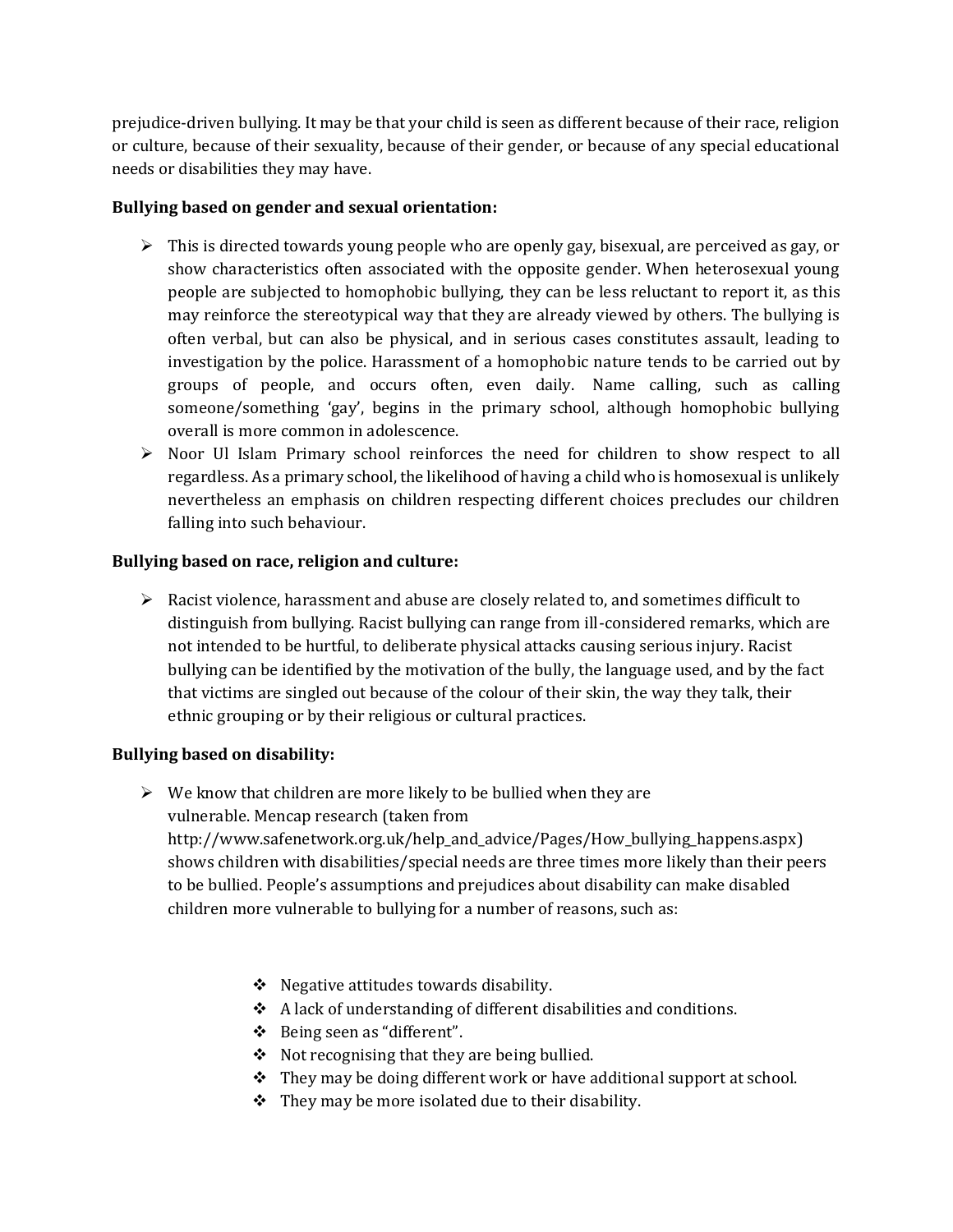- $\div$  They may have difficulties in telling people about bullying.
- ❖ They may find it harder to make friends.

# **Cyber Bullying**

The school recognises that technology plays an important and positive role in children's lives, both educationally and socially. It is committed to helping all members of the school community to understand both the benefits and the risks, and to equip children with the knowledge and skills to be able to use technology safely and responsibly. The topic of e-safety has been managed via the school's curriculum. In addition, there are parental workshops that the school will endeavour to organise to support parents to help keep their children safe in a Digital world. Nevertheless, one of the negative consequences is 'Cyber bullying'. This is the use of ICT, commonly a mobile phone or the internet, deliberately to upset someone else.

- ➢ It can be used to carry out all the different types of bullying; an extension of face-to-face bullying.
- $\triangleright$  It can also go further in that it can invade home/personal space and can involve a greater number of people.
- $\triangleright$  It can take place across age groups and school staff and other adults can be targeted.
- $\triangleright$  It can draw bystanders into being accessories.
- ➢ It includes: threats and intimidation; harassment or 'cyber-stalking'.
- ➢ Vilification/defamation; exclusion or peer rejection; impersonation.
- ➢ Unauthorised publication of private information or images ('happy-slapping'); and manipulation

#### **Aims and Objectives**

Noor ul Islam Primary School tries to do all it can to prevent bullying. We strive to develop a school ethos in which bullying is regarded as unacceptable and a procedural policy that deals effectively with any incidents of bullying that may occur from time to time despite our positive behaviour inclined environment.

We aim, as a school, to produce a safe and secure environment where all can learn without anxiety, an environment in which bullying cannot thrive.

This policy aims to produce a consistent school response to any bullying incidents that may occur.

We aim to make all those connected with the school aware of our approach to bullying and we make clear each person's responsibilities in dealing with incidents of bullying.

This policy embodies all the requirements detailed in the DfES Anti-Bullying document, 'Safe to Learn: Embedding anti-bullying work in schools'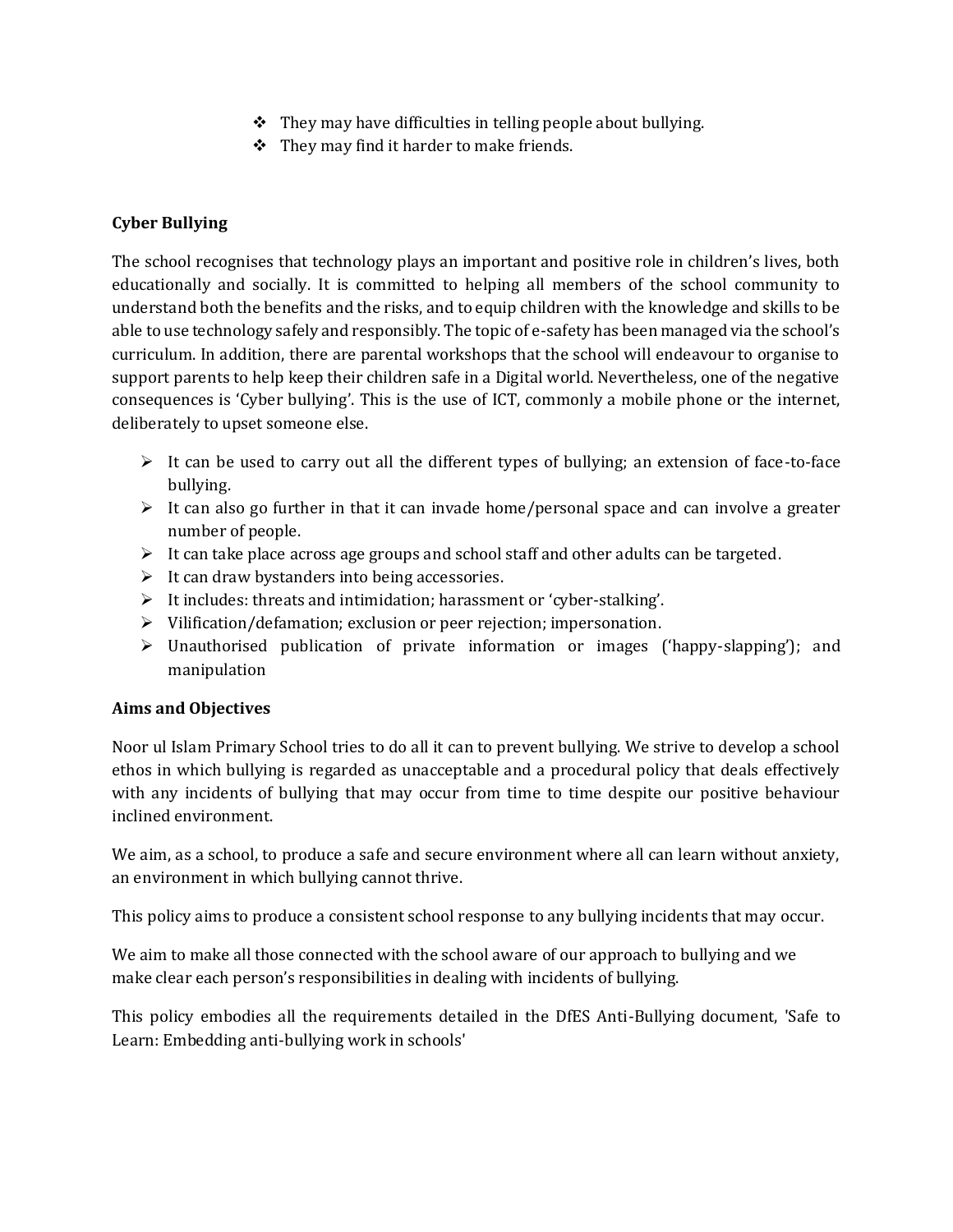#### **The Role of the Board of Governors**

The board of governors supports the headteacher in all attempts to eliminate bullying from school. This policy statement makes it very clear that the board of governors does not allow bullying to take place in our school, and that any incidents of bullying that do occur are taken very seriously and dealt with appropriately.

The board of governors monitors cases of bullying that occur and reviews the effectiveness of the school policy periodically. The governors require the headteacher to keep accurate records of all incidents of bullying and to report to them on request about the effectiveness of school anti-bullying strategies.

The board of governors responds within ten days to any request from a parent to investigate incidents of bullying. In all cases, the board of governors notifies the headteacher and asks him/her to conduct an investigation into the case and to report back to a representative of the board.

# **The Role of the Headteacher**

It is the responsibility of the headteacher to ensure that all staff (both teaching and non-teaching) are aware of and implement the school anti-bullying policy to know how to identify and deal with incidents of bullying. The headteacher reports to the board of governors about the effectiveness of the anti-bullying policy on request.

The headteacher also ensures that all children know that bullying is wrong, and that it is unacceptable behaviour in this school. The headteacher draws the attention of children to this fact at suitable moments. For example, if a case is established, the headteacher may decide to use assembly as a forum in which to discuss with children why this behaviour is wrong and the consequences of it for the victim and the bully.

The headteacher ensures that all staff members receive sufficient training to implement the school's anti-bullying strategy.

The headteacher sets the schools standard for acceptable behaviour. Mutual support, trust, respects and praise is encouraged as is the awareness of each child's role as an accountable member of the school community. Praise, reward and celebrating the success of all children is used to create an environment in which bullying cannot thrive.

The headteacher is responsible for sanctioning a child found to be bullying others. Sanctions for bullying include internal exclusions, suspension and expulsion. The level of sanction is determined by the seriousness of the bullying involved.

The headteacher may also provide support to the bully him/herself. Bullies are often victims of bullying at some point previously in their lives. This support may take the form of discussions, circle time and involve parents, friends and external agencies.

The headteacher will direct the designated safeguarding lead, to refer children whose bullying may be due to other mitigating factors from the home, to report this as a safeguarding issue.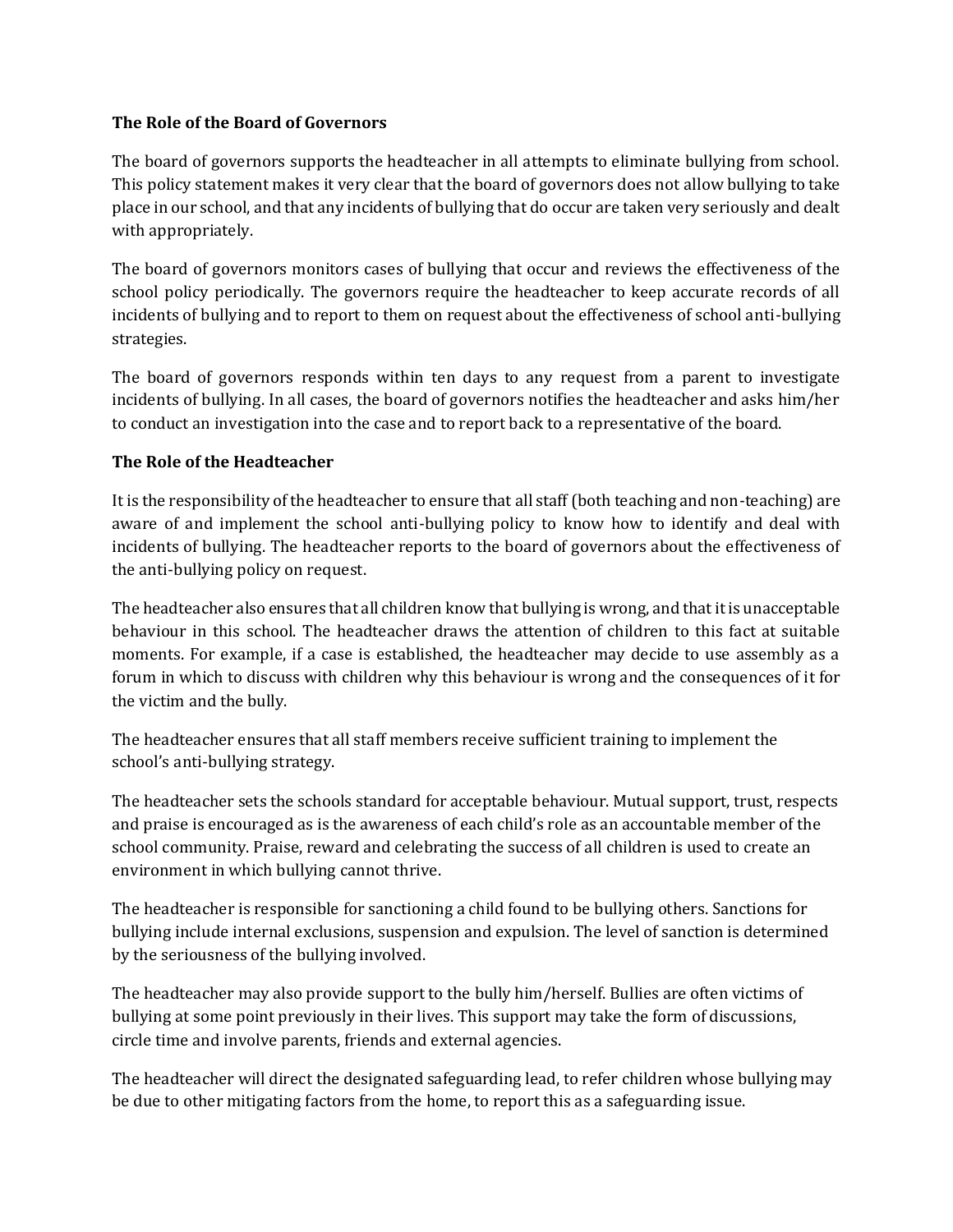#### **The Role of the Anti-Bullying Coordinator**

The Anti-Bullying Coordinator at present is **Ms. Sadia Butt** (Deputy Headteacher).

The Anti-Bullying Coordinator logs all incidents of bullying reported by members of staff or parents through the pupil data management system (TASC CURA). She also ensures that the anti-bullying procedure is understood and followed by teachers.

The Anti-Bullying Coordinator will periodically attend training to refresh and inform their knowledge of best practise in this area and that of behaviour management.

The Anti-Bullying Coordinator will liaise with teachers over the details of The Association for Behavioural and Cognitive Therapies (ABCT) Strategy and help in counselling the victim and the bully. The counselling may be provided by other adults in the school as deemed appropriate. They also liaise with the headteacher in deciding appropriate sanctions.

# **The Role of the Teacher**

Teachers receive induction when they join the school to familiarise them with the school's antibullying strategy.

Teachers attempt to support all children in their class and to establish a climate of trust and respect for all. By raising awareness of each child's role as an accountable member of the school community and by praising, rewarding and celebrating the success of all children, we aim to create an environment in which bullying cannot thrive.

Teachers can often be the last to know that bullying is taking place. However, they should endeavour to monitor playground behaviour through observations, feedback from other staff members, talking to children and completing friendship questionnaires every term to identify or pre-empt cases of bullying.

Teachers in our school take all forms of bullying seriously and intervene, when possible, to prevent incidents from taking place. They keep records of all incidents that happen involving their own pupils and those that they witness in the school in the anti-bullying log kept in the head teacher's office. In addition, established incidents of bullying are recorded in the pupil file of the child carrying out the bullying.

If a child or parent approaches a teacher with concerns that a child is being bullied, the teacher must invoke this anti-bullying policy at once. The teacher must report the claim within a day to the antibullying/behaviour management co-ordinator.

The anti-bullying coordinator/teacher must investigate the claims within ten days of the claims being made. This must be done by taking witness reports from witnesses to specific acts of bullying that are alleged to have taken place. Recent events must be included. Reports must be verified by checking the stories with other witnesses. In the case of cyber-bullying screen prints and other similar methods may be used to gather evidence of alleged bullying. However, no inappropriate images of children will be kept by the school for any purpose as this is illegal.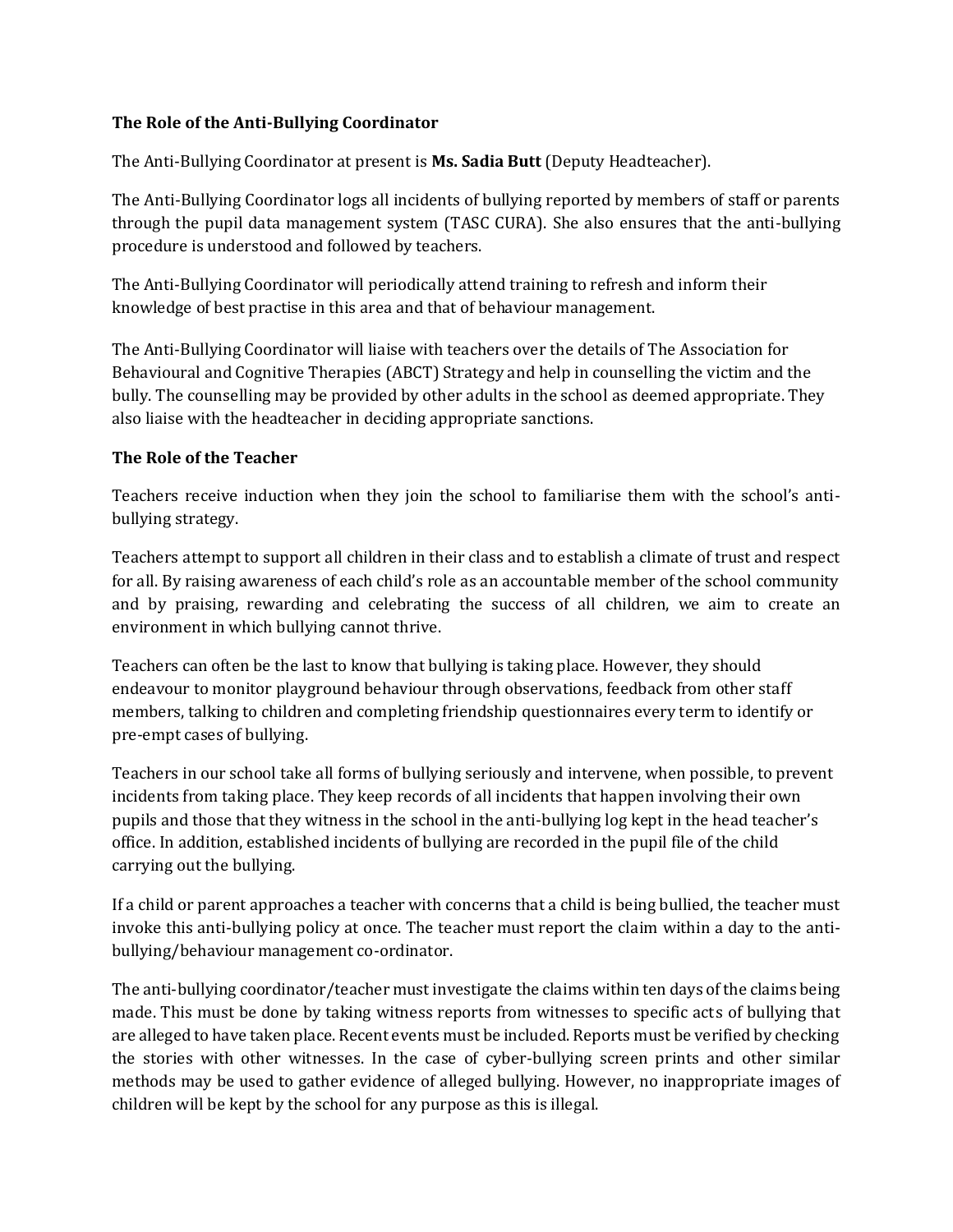When teachers establish a case of bullying, they log the incident on the Tasc Cura (A pupil data management system) and inform the Anti-Bullying coordinator. Teachers must also employ the Anti-Bullying Circle-Time Strategy (ABCT Strategy) within a week.

After consultation with the headteacher, the Anti-Bullying coordinator/ teacher must also inform the victim's parents within a day and set up a meeting within a week to discuss the steps the school will take. The teacher must also continue to liaise closely with parents to support the child, communicating with them through meetings, emails or phone calls until the bullying is resolved to their satisfaction.

Perpetrators of bullying will be counselled by the Anti-Bullying co-ordinator and their teacher and disciplined by the headteacher. Further incidents or behaviour of concern should be highlighted to the Anti-Bullying Coordinator. These forms should ultimately be kept in the child's individual record. The parents of the child found to be bullying must be told about their child's behaviour and called into school to discuss how they can help the school in correcting their child's behaviour. This should take place within a week of establishing the bullying.

If a child is repeatedly involved in bullying children, his/her parents will be invited to the school to discuss the situation further. Behavioural targets will be defined and appropriate strategies discussed to help the child learn desirable behaviour, through a behaviour modification programme. Parents' help in reinforcing the school's stance on acceptable behaviour will be sought. In difficult cases, for example where these discussions have proven ineffective, the headteacher may contact external support agencies such as social services if needed. The school may resort to suspension and expulsion in particular cases that do not improve despite reasonable intervention.

The ABCT Strategy - This is an anti-bullying circle time strategy taken by a member of staff relatively unknown to a class. It aims to eradicate a case of bullying by making pupils take account of the consequences of their own actions.

All the children in each class are made to step into the shoes of the victim by listening to detailed accounts of the victim's feelings without being told who the victim is. Once they have empathised with the victim and understood that the behaviour causing those feelings and experiences is wrong, they are told who the victim is in order to "humanise" the victim in their eyes and understand that just as it is bad for themselves or their best friend or a stranger to be bullied and made to feel awful, it is equally bad for the actual victim to have been made to feel this way.

They are then pushed to take responsibility for the bullying by being accused by the teacher taking the ABCT Strategy as complicit to the bullying because they did nothing to prevent it or did nothing to help the victim or they may have participated in some acts of bullying themselves. If there is only one perpetrator, he/she is identified.

After this, they are asked to consider how they can repair the situation and help heal the victim and the bully. This is a brain-storming session and its conclusions must be summed up and put on display as "promises" of how everyone will solve the problem and eradicate the bullying from then on.

#### **The Role of Parents**